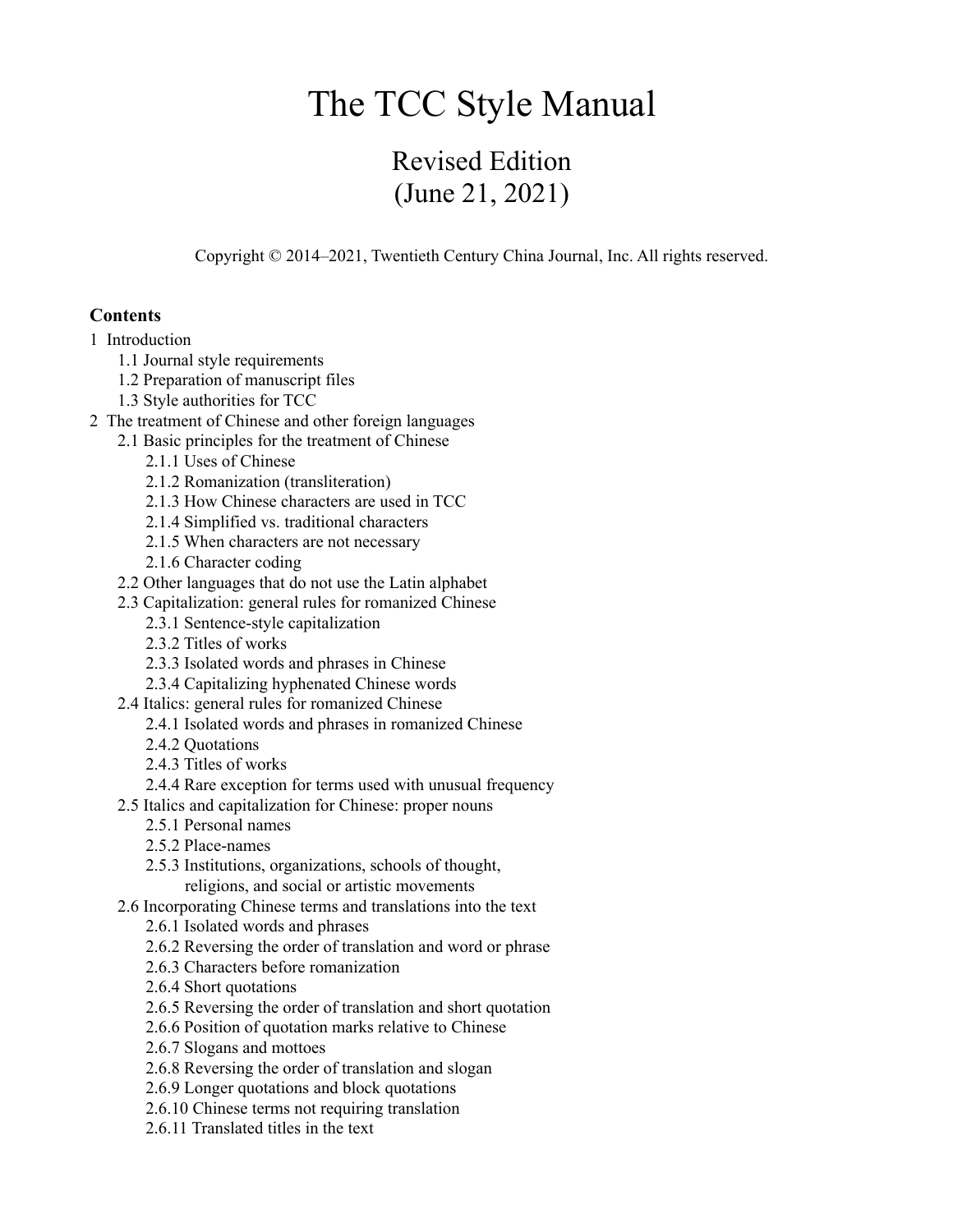# **Contents, continued**

# 3 Citation

- 3.1 Citation in footnotes
- 3.2 Bibliographic information for Chinese-language sources
	- 3.2.1 Romanization
	- 3.2.2 Formatting
	- 3.2.3 English translations
- 3.3 Romanizations in non-Chinese sources
- 3.4 Short citations after first, full citation
- 3.5 Ibid. and other shorthand for citations
- 3.6 Examples of full citation formats for first citations
- 3.7 Examples of short forms for second and subsequent citations
- 3.8 When to include a state, province, or country with the place of publication
- 3.9 Special rules for inclusive page ranges
- 4 Special considerations
	- 4.1 Identifying scholars mentioned in the text
	- 4.2 Identifying historical figures mentioned in the text
	- 4.3 Historical figures for whom characters and vital dates are not needed
- 5 Grammar and structure
	- 5.1 Verb tense
		- 5.1.1 Consistency and continuity
		- 5.1.2 Verb tense for historiographical discussions
	- 5.2 Agreement of subject and verb
	- 5.3 Referents
	- 5.4 Subjunctive mood
	- 5.5 Passive and active voice
	- 5.6 Which and that (and who)
	- 5.7 Word choice and expression
- 6 Spelling and capitalization for English
	- 6.1 Alternate spellings of words
	- 6.2 Place-names
	- 6.3 Abbreviations
	- 6.4 Numbers in the text
	- 6.5 Centuries and decades
- 7 Punctuation
	- 7.1 The series comma
	- 7.2 Other comma conventions
	- 7.3 Hyphens and dashes
		- 7.3.1 Hyphens
		- 7.3.2 En dashes
		- 7.3.3 Em dashes
	- 7.4 Quotation marks
	- 7.5 Parentheses, square brackets, and braces
- 8 Typography
	- 8.1 File format
	- 8.2 Headings
	- 8.3 Italics, boldface, and underlining
- 9 A list of useful sections of *The Chicago Manual of Style*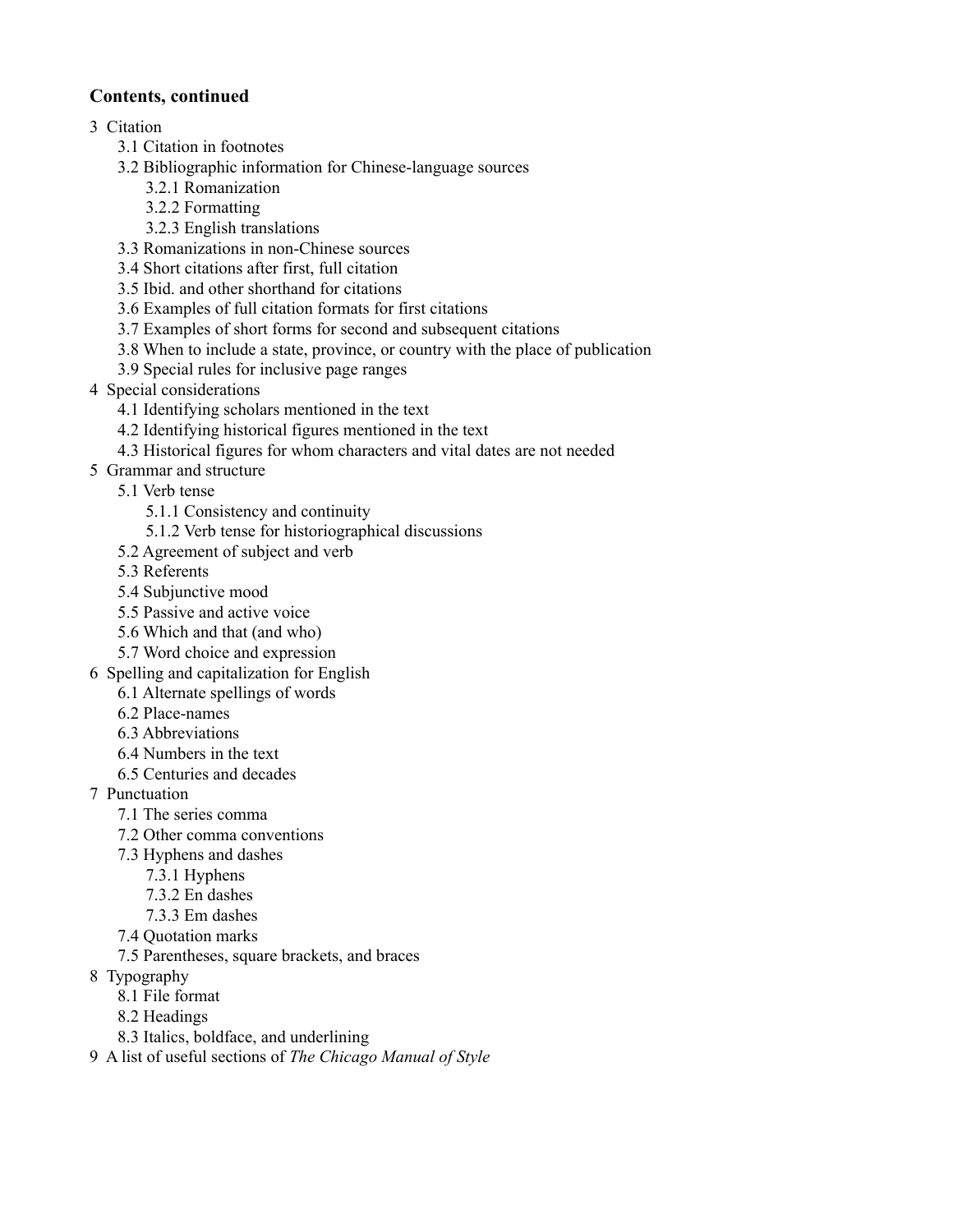# The TCC Style Manual

# **1 Introduction**

#### **1.1 Journal style requirements**

This manual covers style requirements for manuscripts to be published in *Twentieth-Century China* (TCC). TCC publishes in English and follows American spelling and punctuation conventions. The journal's style standard is *The Chicago Manual of Style* (16th edition, 2010), but TCC's house style departs from Chicago on certain points. This manual highlights those points and also provides authors with a convenient reference covering the style issues most often encountered by TCC authors, including the treatment of Chinese in the journal and examples of citation format for Chinese-language sources.

Submitted manuscripts do not need to fully conform to TCC style for peer review, but adhering to our style guidelines from the start will facilitate peer review and streamline the editorial process after acceptance.

The final, revised versions of accepted articles should conform as closely as possible to TCC and Chicago style guidelines. Editors may request revision for style or clarity before review and/or after acceptance and may make changes during production. Authors will be asked to review the copyedited manuscript and will also receive proofs to check and correct before publication. Only minimal changes to correct errors should be made at proof; substantial revision at that stage may result in charges to the author.

#### **1.2 Preparation of manuscript files**

Please see the journal's page at the Johns Hopkins University Press website [\(www.press.jhu.edu/journals/](http://www.press.jhu.edu/journals/twentieth-century_china/) twentieth-century china/) for further information about the journal and its scope. The sections of the TCC page reached by clicking "Author Guidelines" and "Publication Ethics" provide information on requirements and procedures for the preparation and submission of text and image files, permissions for use of copyrighted material, and important conditions attaching to the submission, acceptance, and publication of articles.

Please provide your text as a Word file. Keep formatting to a minimum: please avoid elaborate layout or typography and do not use Word's "styles" feature or templates, but do employ italics where appropriate and ensure that headings and subheadings are clearly identifiable (see §8.2).

Double-space all text and footnotes. Employ 12-point Times New Roman type for English and pinyin and put Chinese characters in a distinct 12-point font (not Times New Roman). Footnotes too should be in 12-point Times New Roman type.

The word count of your manuscript—*including footnotes, abstract, keywords, and captions*—should not normally exceed 10,000 words or the word limit previously agreed upon with the editor.

Cite references in footnotes; do not include a separate reference list. Sources must be cited in full the first time and by short title thereafter (see §3.6 and §3.7); do not use ibid. or similar scholarly shorthand.

The journal prints Chinese characters within the text but not in footnotes. Do not include a glossary. See this manual for important further details about the use of Chinese characters, the handling of names, terms, and quotations in romanized Chinese, and other issues.

Include an abstract of no more than 150 words and 6 keywords that will enhance searchability of the article.

Submit figures, tables, photographs, maps, and other nontext material as separate files. Include the captions for all such items at the end of the main manuscript file. Captions and legends should cite the sources of images or data. Tables must be in editable format. Figures, photographs, and maps should be provided as good-quality TIFF or EPS files; JPG format may be used if necessary.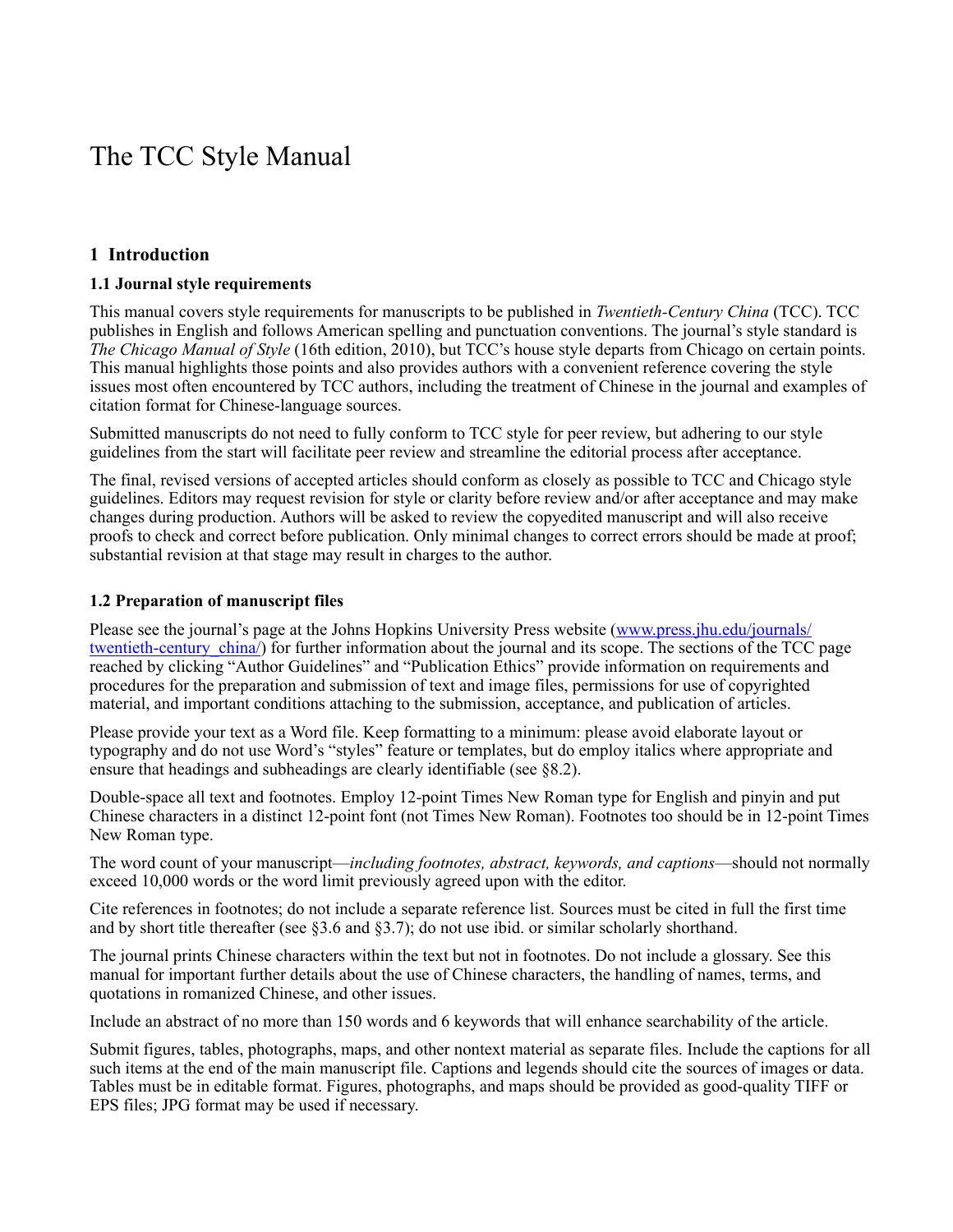# **1.3 Style authorities for TCC**

*The Chicago Manual of Style.* 16th ed. Chicago: University of Chicago Press, 2010.

TCC follows Chicago on matters not specifically addressed in "The TCC Style Manual." TCC style departs from Chicago on a few points related to the incorporation of Chinese characters and pinyin into the English text, each of which is noted in this manual. TCC also does not employ ibid. or similar scholarly shorthand, and TCC utilizes Chicago's alternative treatment of numerals, spelling out only single-digit numerals.

See §9 for a list of frequently consulted sections of *The Chicago Manual of Style*. At present, the 17th edition of the manual (published in 2017) serves as a supplementary reference work and the 16th edition remains our authority.

*Merriam-Webster's Collegiate Dictionary*, 11th edition. Springfield, MA: Merriam-Webster, 2003.

This dictionary is TCC's primary authority for the spelling of English words. If two spellings of a word appear in the dictionary, we employ the spelling that is listed first.

# **2 The treatment of Chinese and other foreign languages**

# **2.1 Basic principles for the treatment of Chinese**

2.1.1 *Uses of Chinese.* Authors should include both romanizations and Chinese characters for the Chinese names of persons, organizations, and places, for important Chinese terms and phrases, and for short quotations from the Chinese within the English text of both articles and book reviews.

Sometimes the English equivalent for a Chinese term will be employed in the English prose of the article, and the Chinese character(s) and transliteration should be provided in parentheses, as a gloss. Sometimes romanized Chinese terms may be employed within the prose; the gloss will then specify the characters and the English meaning. In either case, the Chinese character(s) should be the first component of the parenthesis; see §2.6.3.

2.1.2 *Romanization (transliteration)*. Names and terms in Chinese should be romanized in the Hanyu pinyin system, without diacritical marks indicating tones. In rare cases, it may be appropriate to supply an alternate romanization as well; see also §3.2.1.

Any nonpinyin romanizations that appear within direct quotations from English-language or foreign-language sources should be retained (the pinyin may be interpolated in square brackets for clarity, if necessary).

2.1.3 *How Chinese characters are used in TCC*. Provide characters within the main body of the text. Do not include a glossary of characters. Do not use characters in the title, the abstract, or as keywords. Characters do not appear in footnotes, so Chinese sources are cited only in romanized form. Characters may appear in figures, captions, tables, legends, acknowledgments, and notes on contributor(s) if their use there is strongly justified.

2.1.4 *Simplified vs. traditional characters*. Chinese characters should correspond to those in use at the place and time under consideration. In other words, consider the context and supply traditional characters for discussions of pre-1949 China, Hong Kong, or Taiwan/ROC but supply simplified characters for discussions of the PRC. Simplified and traditional characters may appear in the same article if the subject matter requires the use of both types, but in such cases it is normally unnecessary to provide both types for the same term.

2.1.5 *When characters are not necessary*. It is not necessary to provide characters for Beijing, Hong Kong, Taipei, or for provinces or provincial capitals in China, nor is it necessary to provide characters for dynasties. See §4.3 for a list of personal names for which characters are not necessary.

2.1.6 *Character coding*. All characters in the manuscript files must be Unicode compliant.

# **2.2 Other languages that do not use the Latin alphabet**

The TCC guidelines for Chinese also apply to other languages not written in the Latin alphabet. Follow Möllendorf romanization for Manchu. Romanize Japanese names and terms according to the modified Hepburn system, with macrons for long vowels where appropriate. It is acceptable to use any standard system to romanize Korean, Tibetan, and other Asian languages, but please use one system consistently.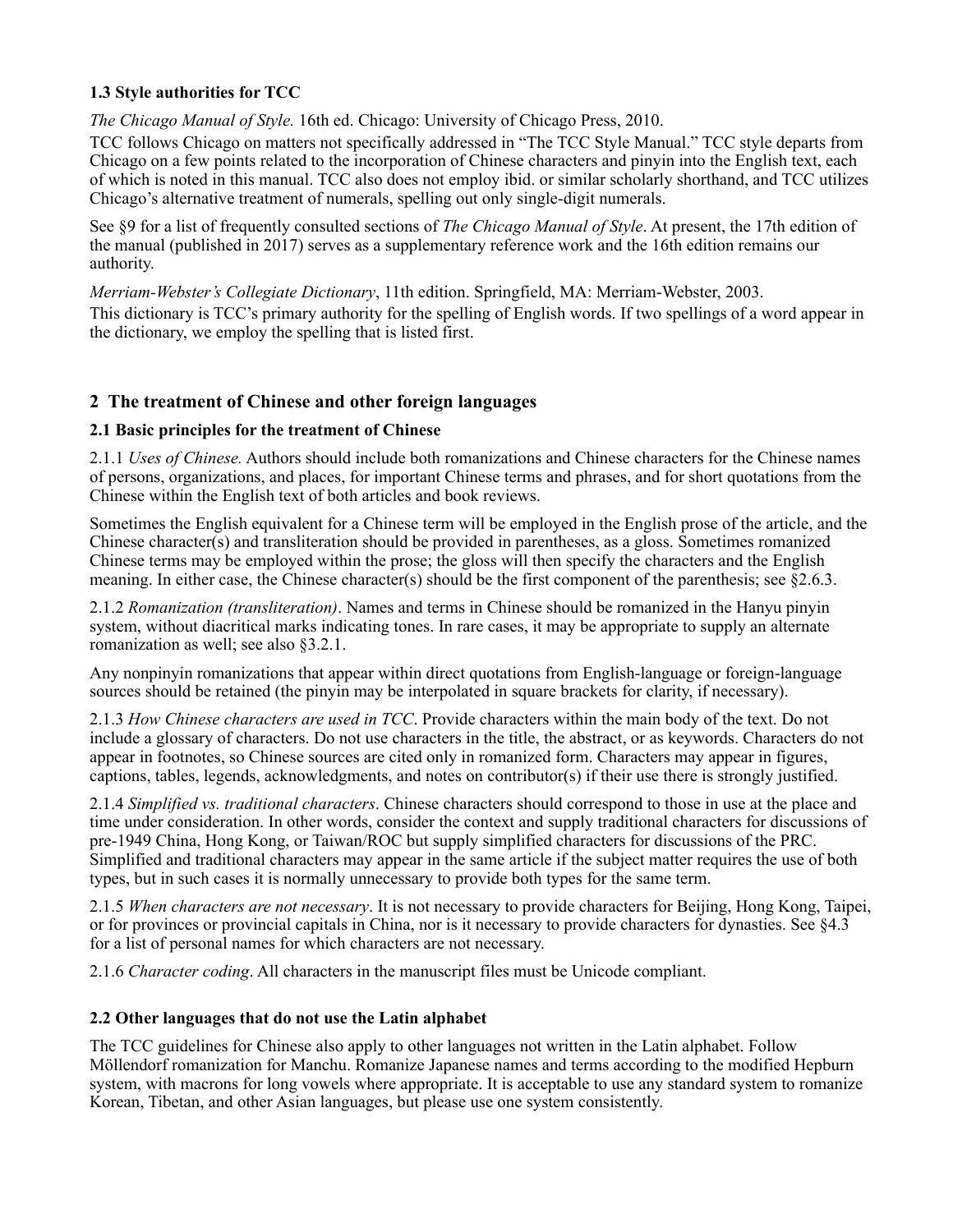## **2.3 Capitalization: general rules for romanized Chinese**

The rules of capitalization for romanized Chinese, like those for other foreign languages, differ from the rules for English words and English titles. In general, initial capital letters are employed only for proper nouns and for the first words of titles and sentences in romanized Chinese.

2.3.1 *Sentence-style capitalization*. Capitalize the first letter of a Chinese sentence and capitalize any proper nouns that appear in it; other words should begin with lowercase letters. (This capitalization is called "sentence style.")

Dying, Mao told Hua Guofeng, "With you in charge, I am at ease" (你办事我放⼼ *Ni banshi wo fangxin*).

2.3.2 *Titles of works*. Titles of works in romanized Chinese are treated just like sentences: capitalize the first letter of the first word and include capital letters for proper nouns that appear in the title; other words should begin with lowercase letters. Note that this use of sentence-style capitalization for titles of foreign-language works differs from the capitalization employed for titles of English-language works (referred to as "headline style").

2.3.3 *Isolated words and phrases in Chinese*. Isolated words and phrases in Chinese that appear in the English text of an article are not capitalized unless they are proper nouns. Consult §2.5 for details.

2.3.4 *Capitalizing hyphenated Chinese words*. When hyphenated compounds occur in romanized Chinese, the first letter of the first element is the only one capitalized if capitalization is required; do not capitalize the letter following the hyphen.

# **2.4 Italics: general rules for romanized Chinese**

2.4.1 *Isolated words and phrases in romanized Chinese*. An isolated word or phrase in Chinese (or any other language) should be italicized when used within an English sentence structure, unless:

(1) it is the name of a person, the name of a place, the formal name for an institution or an organization, or the name of a social movement, a religion, a school of thought, or a stylistic movement in the arts, or

(2) it is an English word by borrowing and is listed in the *Merriam-Webster Collegiate Dictionary*, 11th ed.

2.4.2 *Quotations*. Rather than distinguishing between Chinese terminology (italicized under Chicago) and brief quotations of similar length (not italicized under Chicago), a dichotomy that is not clear-cut in every context, TCC italicizes pinyin for brief quotations. Pinyin is omitted when the quotations are 10 characters or more in length, so only brief quotations ever appear in pinyin in TCC. (This style policy was adopted for 2020, so please do not follow earlier issues as a model.)

2.4.3 *Titles of works*. The titles of works in Chinese are italicized, or not, according to the same rules as titles in English. Only the titles of full-length, published works (books, journals, films, and so on) are set in italic type. The titles of short works, chapters, and unpublished documents (including dissertations) are not italicized but are placed in quotation marks instead.

2.4.4 *Rare exception for terms used with unusual frequency.* In exceptional cases, a Chinese term that occurs with great frequency in an article may be italicized only the first time it appears in the article and not subsequently. Please italicize as indicated in §2.4.1 and leave this only rarely desirable option to the discretion of the editors.

## **2.5 Italics and capitalization for Chinese: proper nouns**

Please follow the rules and examples below for the use of characters and for italics and capitalization for romanized Chinese in specific situations.

2.5.1 *Personal names*. For names of persons in Chinese: capitalize the first letter of each word, but not of each syllable. Personal titles are generally not capitalized in romanized Chinese.

Do not italicize names of persons used within English text (unless they form part of an italicized title or phrase).

2.5.2 *Place-names*. For names of places, capitalize the first letter of each word of the geographic term in Chinese (Yangzi Jiang). For place-names presented partly in English, capitalize both the Chinese identifier and the English category descriptor ("Yangzi River" or "the River Yangzi" or, in this case, simply "the Yangzi").

Avoid redundant expressions such as "Huang He River" by employing a translation or by recasting the sentence:

"The rising Yellow River (黄河 Huang He) flooded two weeks later."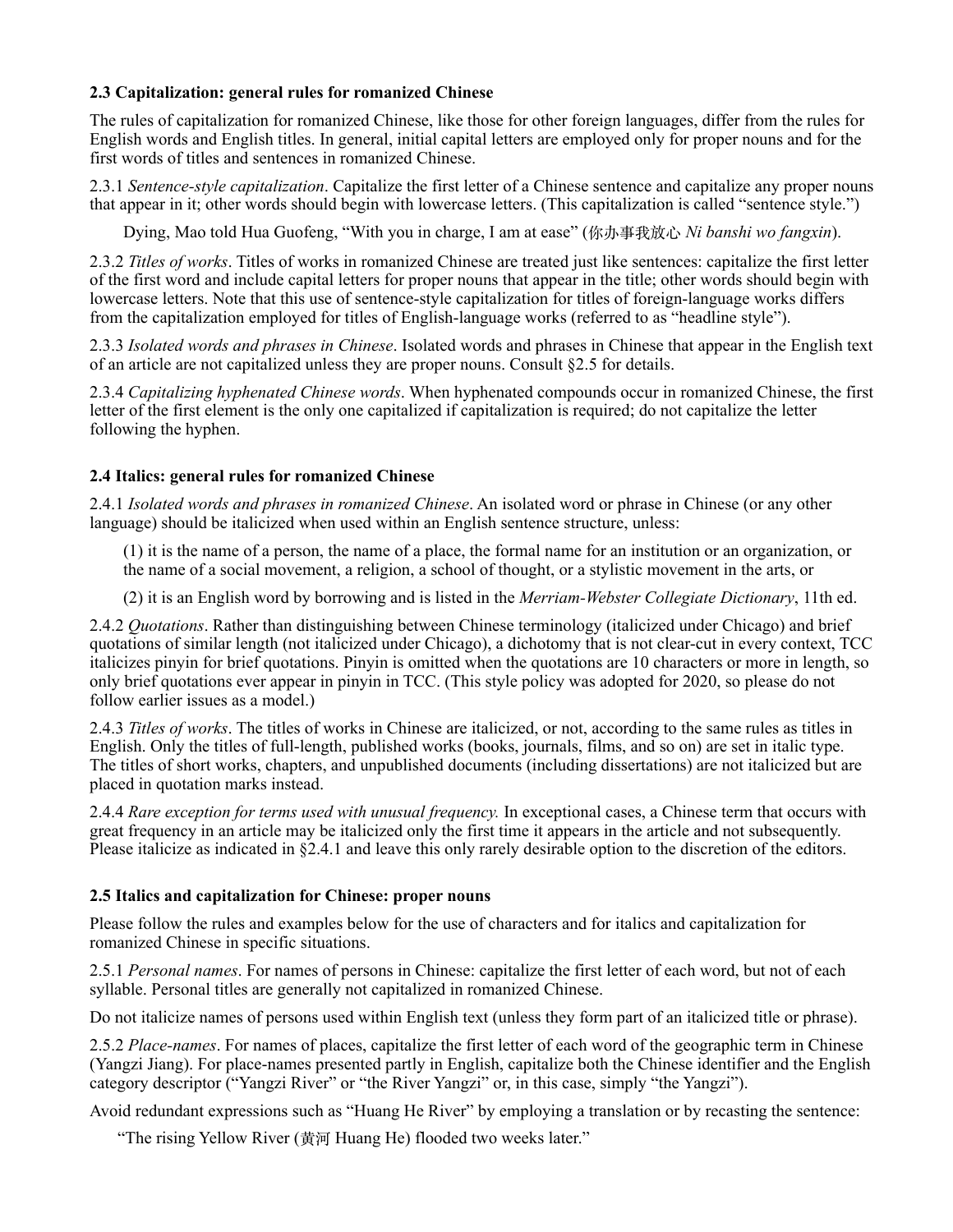"The Huang He (黄河) was rising steadily, and the swollen river flooded two weeks later."

Do not italicize place-names used within English text (unless they form part of an italicized title or phrase).

2.5.3 *Institutions, organizations, schools of thought, religions, and social or artistic movements*. In TCC, the romanized names of institutions and movements should appear in sentence-style capitalization.

The names of institutions and movements are not set in italics unless they form part of an italicized title or phrase.

The Socialist Education movement (社会主义教育运动 Shehui zhuyi jiaoyu yundong) began in 1963.

The directors of the Siyi huiguan (四⾢會館 Four Counties Native-Place Association) acted quickly.

We read Margaret Chiang's thriller, *Beijing xiehe yixueyuan de ming'an* (北京協和醫學院的命案 Murder at the Peking Union Medical College).

(For simplicity's sake, TCC departs from Chicago style and retains the initial capital letter of the first word even when organizational names occur in the italicized title of a work or within another italicized phrase.)

## **2.6 Incorporating Chinese terms and translations into the text**

2.6.1 *Isolated words and phrases.* When a Chinese term is employed within the English sentence structure, the pinyin romanization is italicized (unless it is a proper noun), and Chinese characters and an English translation are provided at the first mention.

Separate the characters from the translation with a typed space: do not rely on Word's automatic spacing after characters, but type a space after the last character; however, use only a space and do not insert either a comma or the semicolon called for by Chicago style between the characters and the translation. If further information is included within the parentheses, use a semicolon to separate that from the translation.

The jest lies in the similarity of the syllables *lu* (路 road) and *lü* (驢 donkey).

Tan's group disbanded during the campaign to eliminate the *si jiu* (四旧 the four olds).

He retired from politics and served as titular head of the Chatang yanjiuyuan (茶湯研究院 Porridge Institute) until his death in 1929.

A plaque at the back commemorates the *wuxu liu junzi* (戊戌六君子 six gentlemen; all of whom were executed), Kang Youwei, and Liang Qichao.

2.6.2 *Reversing the order of translation and word or phrase*. Alternatively, the English equivalent for a Chinese term or phrase may be employed in the text. At the first mention of the term or phrase, provide both the characters and the romanization in parentheses after the English equivalent.

Separate the characters from the romanization with a typed space: do not rely on automatic spacing by Word, but type a space after the last character; however, use only a space and do not insert either a comma or the semicolon called for by Chicago style between the characters and the pinyin.

Use the English equivalent alone for subsequent mentions of the term or phrase later in the article. Quotation marks are unnecessary unless required for emphasis or to eliminate ambiguity.

He gave greater weight to propriety (禮 *li*) than to worldly considerations.

The new law created one security bureau (公安部 *gongan bu*) for each jurisdiction.

The Central Committee of the CCP (中國共產黨中央委員會 Zhongguo gongchandang zhongyang

weiyuanhui) decided the issue.

2.6.3 *Characters before romanization*. TCC places Chinese characters before the romanization (in a departure from the Chicago style, in which the romanization comes first). A typed space without punctuation separates the characters and the romanization, again in a departure from Chicago style.

2.6.4 *Short quotations*. Except when specific phrasing is emphasized, Chinese sources may be quoted in translation. When the author wishes to include the original Chinese, the original characters and a romanization should be provided for all short quotations from the Chinese of fewer than 10 characters, in parentheses directly after the English version of the quotation. Separate the characters from the pinyin only with a typed space: do not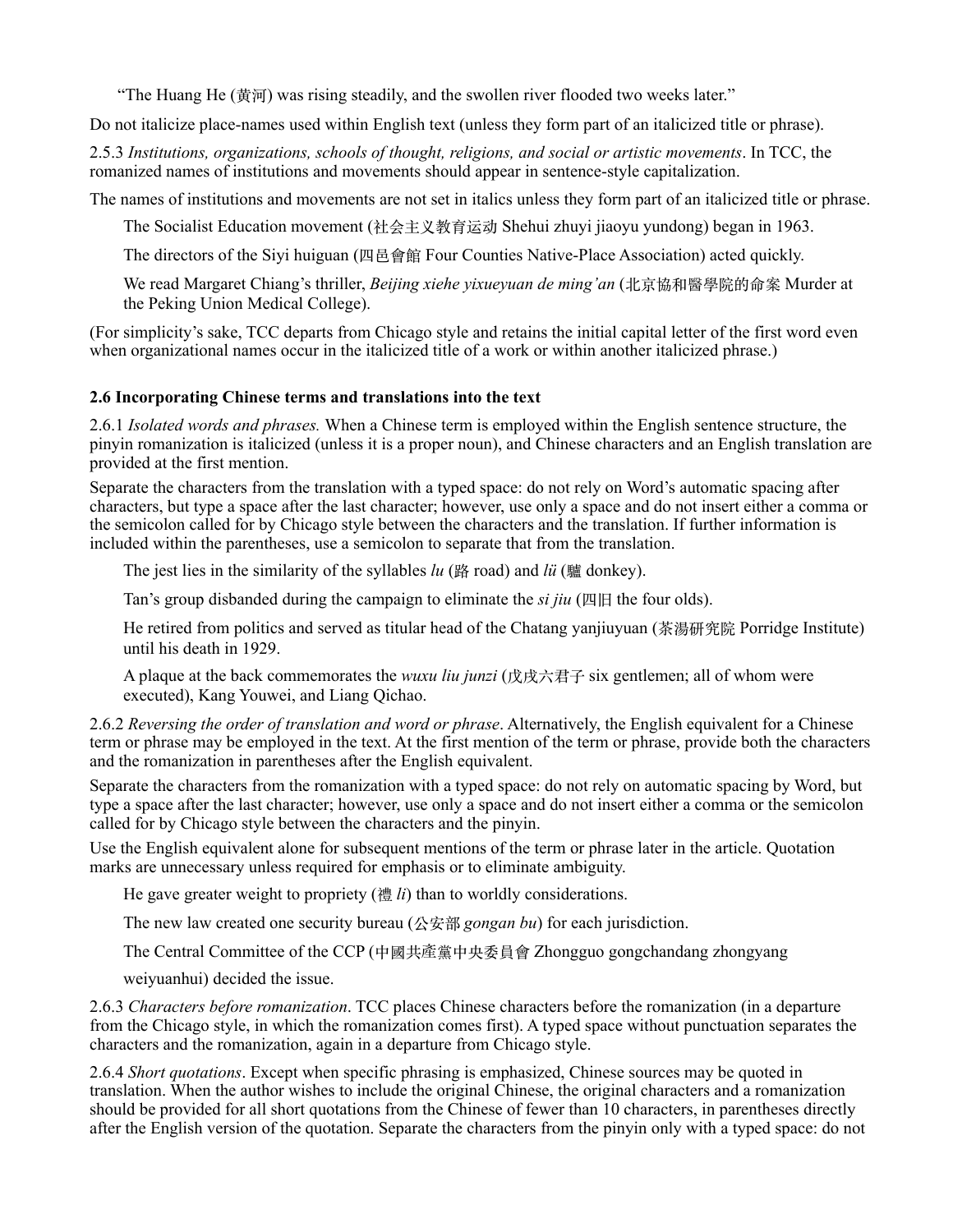rely on Word's automatic spacing and do not insert punctuation between the characters and the pinyin. Follow the English in determining whether to give initial capitalization to the romanized version.

When characters are provided for quotations of 10 or more characters, omit the romanization.

In her youth she had been, in her words, "extremely naive" (幼稚得很 *youzhi de hen*), with the result that she made friends outside the organization and came under suspicion.

At that point, Agnes Smedley told her that "there will definitely be difficulties" (困難是⼀定有的 *kunnan shi yiding youde*) in the course of the revolution.

After she was accused of being a rightist, she had to move more than once. She wrote in her memoirs, "Later, they moved me into the family of an old blind woman" (后来,又把我换到一个瞎眼老太婆家).

2.6.5 *Reversing the order of translation and short quotation*. Alternatively, authors may include a short Chinese quotation and follow it with a translation in parentheses. Separate the characters from the pinyin only with a typed space: do not rely on Word's automatic spacing and do not insert punctuation between the characters and the pinyin. If further information is included within the parentheses, use a semicolon to separate that from the translation.

In her youth she had been, in her words, "*youzhi de hen*" (幼稚得很 extremely naive).

Smedley said, "*Kunnan shi yiding youde*" (困難是⼀定有的 There will definitely be difficulties).

2.6.6 *Position of quotation marks relative to Chinese*. A former TCC style placed the closing quotation mark after the parenthesis containing the English translation (rather than at the end of the Chinese quotation, as dictated by Chicago). TCC dropped this style years ago: place the closing quotation mark before the parenthesis.

2.6.7 *Slogans and mottoes*. In TCC, slogans and mottoes are most often quoted in English translation. When the original Chinese is provided in parentheses after the English, treat it like a gloss for any other term. Provide pinyin as well as characters. Use sentence-style capitalization if the English is capitalized. Use all lowercase if the English is not capitalized.

2.6.8 *Reversing the order of translation and slogan*. When the translation is provided in parentheses after the romanized Chinese, treat it like a gloss for any other term and provide characters. Use sentence-style capitalization for the romanization if the English is capitalized. Use all lowercase if the English is not capitalized.

2.6.9 *Longer quotations and block quotations*. Quotations from Chinese sources that are two sentences long or more should generally be presented in translation alone, with a citation of the source in a footnote. The Chinese for critical words within long quotations may be interpolated in square brackets after the English equivalent.

Quotations running to more than 100 words are generally set as block quotations, and this method may be preferable for certain other quotations also.

When it is desirable to include a long quotation in Chinese characters, it should be presented either in-line or as a block quotation (depending on length and other considerations) and followed by (or preceded by) an English translation formatted the same way. The romanization will be omitted in such instances.

2.6.10 *Chinese terms not requiring translation*. If no translation is required, as for place-names whose literal meaning is not important, simply provide characters in parentheses.

2.6.11 *Translated titles in the text.* Translations must also be provided in parentheses for titles (and for the names of organizations as authors) of foreign-language works that appear within the text proper. Such translations provided as glosses appear in sentence-style capitalization and are not italicized, even for full-length works. (To cite the title of a published translation, consult Chicago, 16th ed., 11.6.)

*Baofeng yuqian* (暴風⾬前 Before the storm) was published the next year.

It was there she wrote the famous poem "Yetu de youxing" (野兔的遊行 Journey of the wild rabbit).

An English translation of a title may be used as a stand-in for the discussion of a Chinese work, in which case it should be capitalized in headline style. For full-length works, stand-in translations are also italicized, unlike glossed translations.

Li published that novel, *Before the Storm* (暴風雨前 *Baofeng yuqian*), later the same year.

It was there she wrote the famous poem "Journey of the Wild Rabbit" (野兔的遊行 "Yetu de youxing").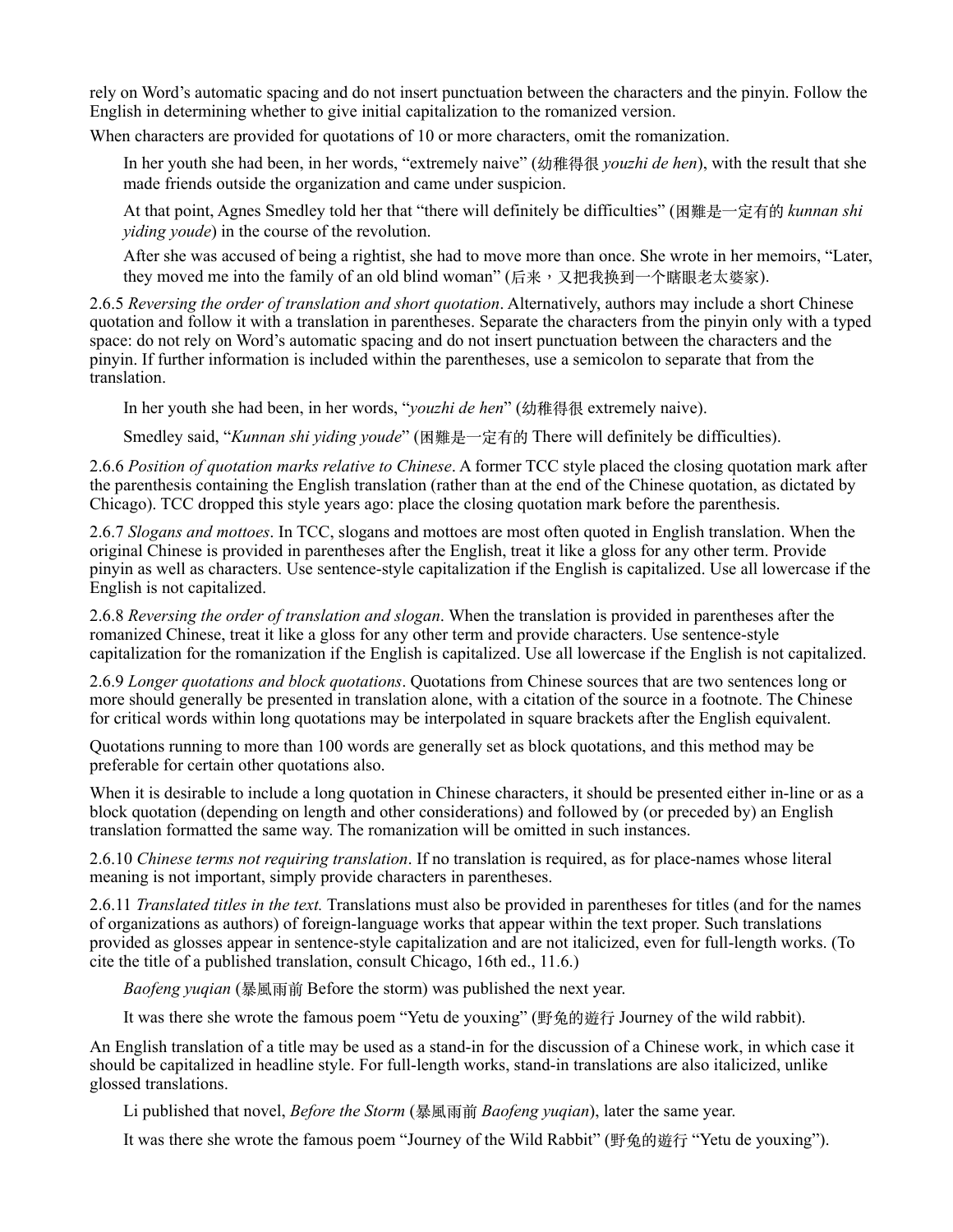# **3 Citation**

# **3.1 Citation in footnotes**

TCC follows Chicago's "Documentation I" system for the citation of sources. Cite sources with footnotes, in standard Chicago format for notes. TCC articles do not employ bibliographies or reference lists.

Provide full publication information for each source the first time it is cited. Employ a short title for each subsequent citation of an already cited work, as described below. Do not use ibid. or similar shorthand.

Employ the footnote feature of your word processor to insert footnotes in your manuscript. Place footnote callouts (superscript arabic numerals) after the nearest appropriate punctuation mark. Note that this may be a comma closing the relevant clause rather than the period at the end of a sentence.

Limit footnotes and citations to the minimum number required to fully document the article. Expository material in footnotes is permitted but not encouraged; please hold exposition in notes to a bare minimum.

# **3.2 Bibliographic information for Chinese-language sources**

3.2.1 *Romanization*. No characters are included in footnote citations. Transliterate the characters for authors' names in pinyin.

If a Chinese-language author is well known under a Wade-Giles romanization or if the article cites an author's name that way for another work published in English, the alternate romanization may be provided in square brackets after the pinyin name when citing the author's Chinese-language work.

The titles of Chinese-language sources, the titles of journals, the names of publishers, and other publication information are also given in pinyin, except that the place of publication follows English usage (for example, Hong Kong rather than Xianggang, Taipei rather than Taibei, and New York for a Chinese-language source published there).

3.2.2 *Formatting*. Titles of works in Chinese are italicized, or not, according to the same rules as titles in English: titles of books, films, and other complete works are therefore italicized, but titles of articles, short stories, chapters, and other short works are enclosed in quotation marks and not italicized. Titles of Chinese works of any kind are capitalized in sentence style, not in headline style, so capital letters appear only for the first letter of the title and in proper nouns. The names of Chinese publishers should also appear in sentence-style capitalization.

3.2.3 *English translations*. Translations for Chinese titles must be included in square brackets after the title. Translations must also be provided for the names of organizations as the authors of works cited. Translations may be provided for the titles of journals, newspapers, and magazines at the discretion of the author. However, the names of publishers are never translated in bibliographic citations.

Translations are capitalized in sentence style, not headline style, and are never italicized, even for titles of fulllength works. (Note that TCC now follows Chicago style in employing square brackets to enclose translations in citations; the journal's previous style of employing parentheses instead of square brackets has been abandoned.)

## **3.3 Romanizations in non-Chinese sources**

Any nonpinyin romanizations that appear within the titles of English-language works (or those in other languages) should be retained; the pinyin may be interpolated in square brackets for clarity, if necessary.

## **3.4 Short citations after first, full citation**

For the second and any subsequent citation of any work, use only the author's family name, a shortened title of the work, and the relevant page numbers. Note that short citations do not include the abbreviation ed. (or eds.) to distinguish editors. That information has already been provided in the full citation.

Titles of up to four or five English words normally need not be shortened. Chinese titles of up to about nine syllables also need not be shortened. Longer titles should be shortened to a form that retains the key idea of the title without reordering any words. Omit "The," "A," and "An" at the beginning of short titles in English. The same shortened title for each work must be used consistently throughout the notes.

For multiple authors, list up to three in a short citation but use "et al." when there are four or more.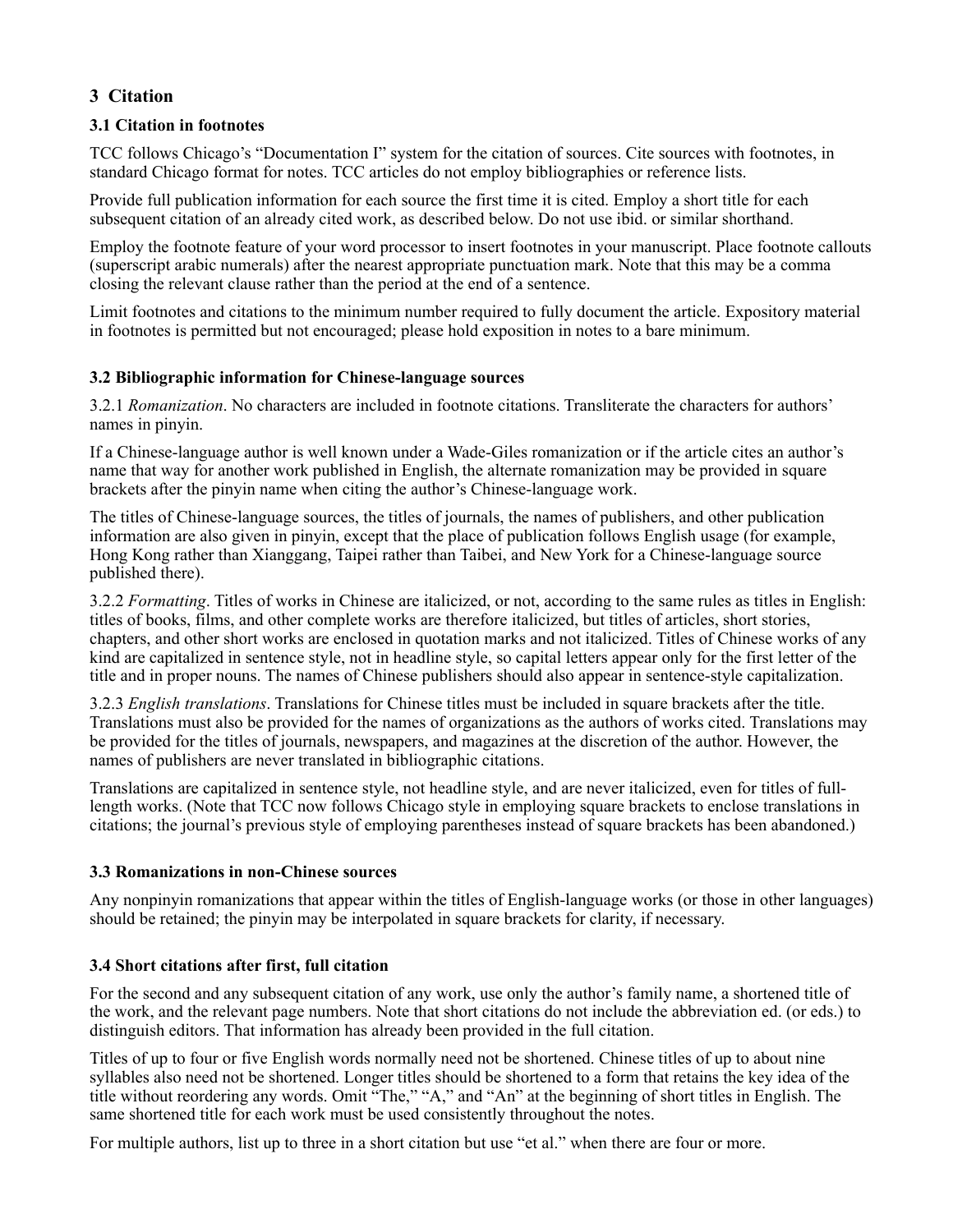If the author of a work is an organization, use the organization's name in the short citation. The name may be shortened or abbreviated if inconveniently long.

If a work has no listed author, use the title alone for the short citation.

If several authors with the same family name are cited as sole authors of works in a TCC article, then the personal names of those authors should be included in short citations of their works, to distinguish them from one another.

# **3.5 Ibid. and other shorthand for citations**

Employ repeated short citations for consecutive references to the same work; do not employ ibid., idem, op. cit., or any similar scholarly shorthand.

# **3.6 Examples of full citation formats for first citations**

The format, capitalization, and punctuation for full (first) citations in footnotes should follow those of the examples below, which cover most of the common types and variations for both English-language and Chineselanguage sources.

To cite details of publication or types of sources for which no example is shown here, please consult *The Chicago Manual of Style*, 16th ed. The 17th edition (2017) includes expanded guidance on electronic sources (§14.205– 14.210).

Be aware that the punctuation mark introducing the page numbers in full citations is a comma for books and a colon for periodicals other than newspapers.

Note that a period closes all types of citations, including those ending with a URL or DOI.

A DOI is preferred to a URL as a locator for electronic sources. If no DOI is available for an electronic book consulted online, a URL may be provided instead. A notation such as "PDF e-book" or "Kindle edition" should be provided after the full publication information for digitally published editions. Cite digital books by sections or chapters if the page numbers are not stable.

## **Books and parts of books**

1 John Doe, *An Exemplary Book: Scholars in Twentieth-Century China* (New York: Basic Books, 2002), 4–7.

2 Zhang Dou, *Zuowei yige lizi: Zhongguo de ershishiji xueshu* [Setting an example: twentieth-century scholarship in China] (Shanghai: Jiandan chubanshe, 2014), 7–19.

3 Jane d'Eau and Jeon Dohyun, "Reevaluating Late Qing Reforms," in Zhang Dou and John Doe, eds., *Without Example: China's Long Century of Change* (Philadelphia: Wootereis & Grinders, 2011), 22–37.

4 Zhang Dou, "Shuyuan, gaodeng xuetang, yu shifan xuexiao" [Confucian schools, new universities, and normal schools], in Zhao Jiemei, ed., *Zhishi ke: xinzheng shiqi de shuilixue jiaoyu* [Thirst for knowledge: hydraulics education in the New Policies period] (Chengdu: Dujiangyan chubanshe, 1999), 56–87.

5 Irene Blondell, Claudette Loy, and Harlow Rogers, eds., *Chinese Cinema*, vol. 2, *The 1930s* (Berkeley, CA: Busby, 1989), 33–46.

6 Ingrid Stanwyck, Faye Grable, Arthur Grayson, and Bette Crawford, eds., *Chinese Cinema*, vol. 3, *The 1940s* (Berkeley, CA: Busby, 1991), 221–325.

7 The Whitepaper Foundation, ed., *The Red China Bluebook*, 3rd ed. (Arlington, VA: Whitepaper Foundation, 1957), 325.

8 Chatang yanjiuyuan [Porridge Institute], ed., *Longzui datonghui* [Kettles with a dragon's mouth] (Tianjin: Muxi chubanshe: 1998).

9 Chen Zuoren [Ch'en Tso-jen], ed., *Dongting chaye dang'an* [Archival documents of the Dongting tea industry] (Taipei: Zhongshan chubanshe, 1971), 104.

10 Miranda Carmen, *Brazil's Chinese*, trans. Dawn Ameche (New York: Good Neighbor Press, 1987), 33–45.

11Jonah and Jonas Day, *Medical Missions in China* (1899; repr. Toronto: Etobicoke Editions, 2005), 44–67.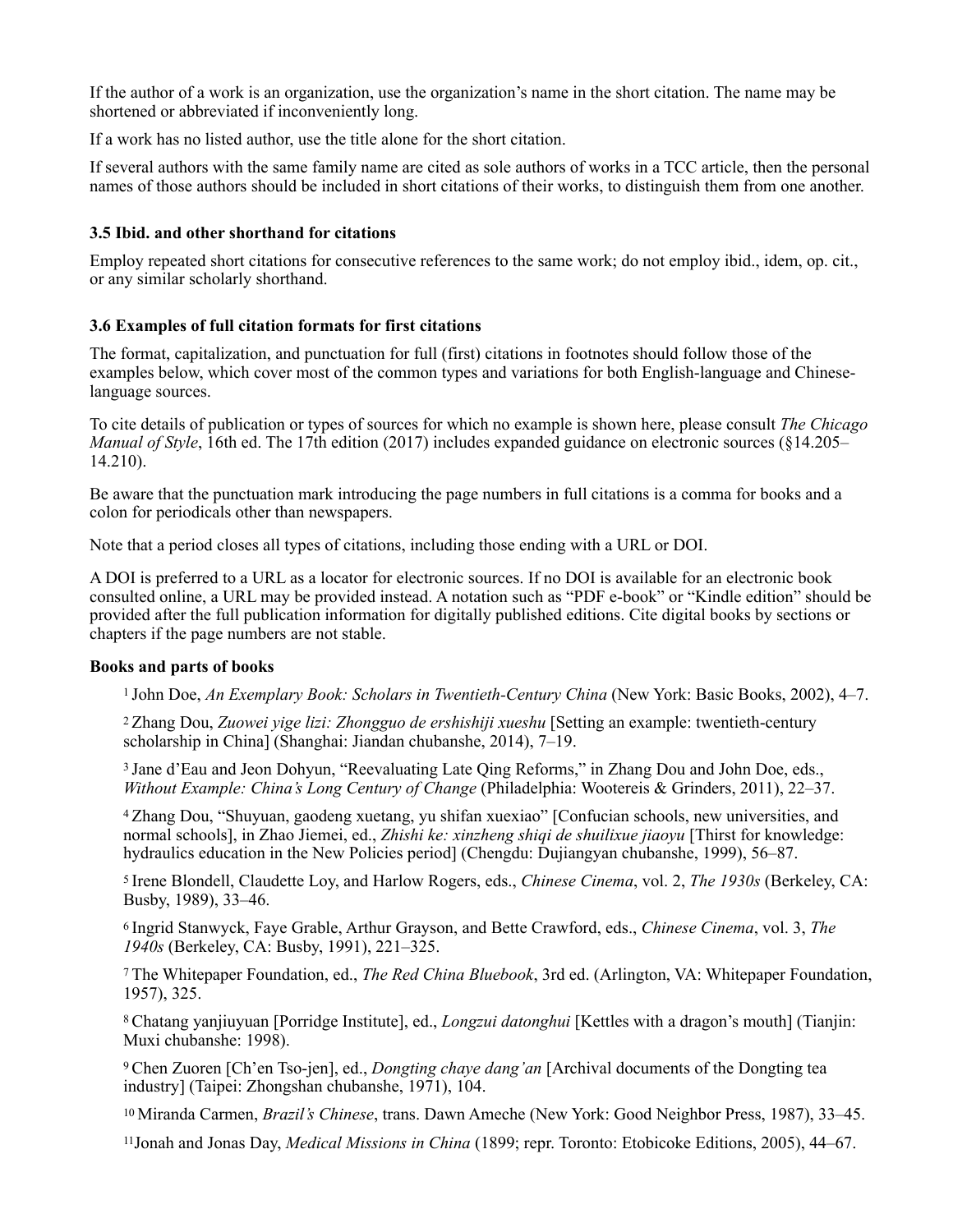12 Diego Garcia, preface to *China's Long Twentieth Century* by Justine Dubois (Cambridge, MA: Crimson University Press, 2008).

13 Jessica Fairmont-Brown, *Slow Steamer to China* (Chicago: Local E-press, 2012), doi:10.1000/182, chap. 6.

#### **Periodicals**

14 Zhao Jiemei, "The Motivations and Implications of Irrigation Policy in Guizhou, 1898–1948," *Chinese Historical Agronomy* 55 (2013): 22–37.

15 Zhao Jiemei, "Zai chengli de shui—Guiyang 1911–1931" [Water in the city: Guiyang, 1911–1931], *Guizhou lishi* 23, no. 5 (2012): 677–97.

16 John Zhao, "The Development of Theme Parks in the PRC, 1976–2008," in "Chinese Leisure after Mao," ed. Joan Williams and Wang Jianguo, special issue, *Commerce and Culture* 22, no. 3 (2010): 127–56.

17 Jane d'Eau, "Small Grains: Guangxu Regulations on the Cultivation of Millet, Oats, and Sorghum," *Journal of Guangxu Studies* 11 (2013): 200–204, doi:10.1016/j.gxs.2013.11.0067.

18 Elmer Fairmont, "Local Man Recounts Adventures in China," *Monroe* (MI) *Bugle*, April 13, 1909, 2–3.

19 "Guilinren zai Meiguo" [A Guilin man in America], *Chasu bao* (Guilin), June 19, 1912.

20 "Sichuan de shui gongyuan" [Water parks of Sichuan], *Rongcheng renmin bao* [Hibiscus city people's daily] (Chengdu), May 30, 1998, 5–7.

21 Taylor Fairmont, "Trove of Old Letters from China Found in Barn," *Southeast Michigan Advertiser-Bugle-Clarion-Despatch* (Monroe, MI), August 15, 2010, http://www.monroemediamich.com/local/l76sll993.

#### **Dissertation**

<sup>22</sup> João Dão, "Wine Importers of Macao, 1513–2013" (PhD diss., New Jersey A&M University, 2015), 183.

#### **Archival material**

We prefer to list units in increasing order: start with the document, list larger units such as folders and boxes, and end with the archival institution; however, archival formats are flexible and may be adapted to the needs of particular citations; listing the units in a different order is acceptable as long as the result is clear and consistent.

23 Asa Muller to Archibald McPhee, 7 July 1921, file B42, box 324, Valencia Collection, Peanut College Library, Guberville, OH.

24 Memorandum, "Paoge Qingbang chongtu" [Conflict between the Gowned Brothers and the Green Gang], n.d., ca. July 1941, pp. 4–5, file 23, fond 92, Renshou County Archives.

25 "Report of the Subcommittee on Committees, 1897," 26 January 1898, in Joy Endo, ed., *Compendium of Primary Source Documents* (New York: Arcana, 1977), vol. 7, 452–77.

#### **Online material other than e-books and online journals**

For these sources, omit any unavailable information.

26 "Irrigation and Yield for Oats, Northeast Asia," Oat Council, last modified June 8, 2014, accessed September 1, 2014, http://www.oats.org/water/irrstat13/5879/.

27 Shen Zai, "Weishenmo yanjiu Shanghai ne?" [Why study Shanghai?], Shanghai zaochen, accessed December 1, 2013, http://www.shanghaizaochen.cn/shenzai/4327/.

28 Mary James, "Congee All the Rage in New Jersey," *Trending China* (blog), August 18, 2014, http:// www.trendingzhongguo.net/81814/.

29 He Xing, "Zhongguo lishi zhen weida" [Chinese history is great], *Lishi shalong* [History salon] (blog), April 24, 2014, http://www.lishishalong.cn/73456/.

#### **Interviews**

Include archival source or publication information in addition, when relevant.

30 Greg Marlowe, interview by Li Balu, Skunk Haven, NY, September 10, 2019.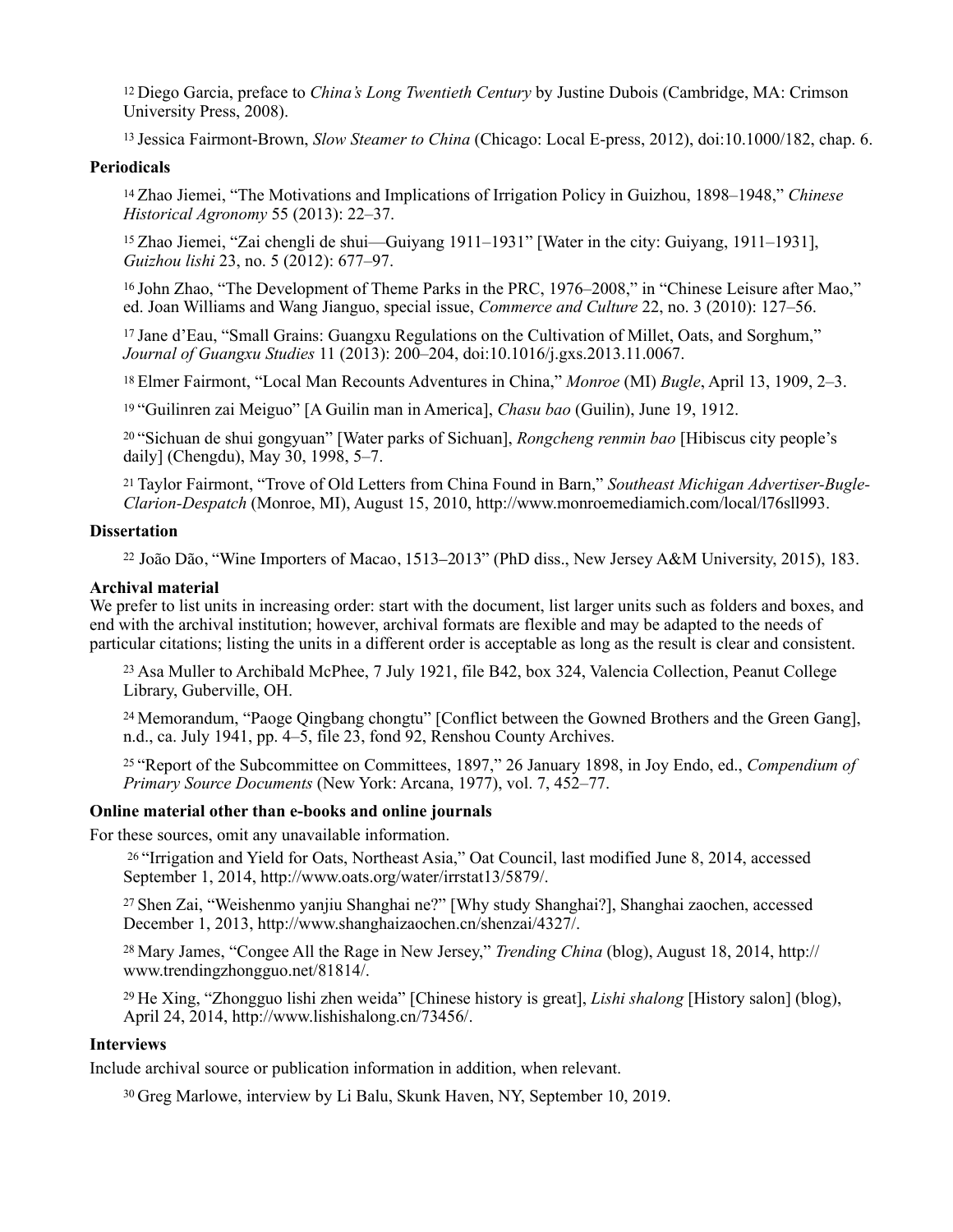#### **3.7 Examples of short forms for second and subsequent citations**

These examples correspond to the first, full citations in §3.6 and carry identical note numbers for ease of comparison (although obviously no short citation would ever be footnote 1). The periodicals section includes examples demonstrating the inclusion of personal names when two or more authors share a family name.

#### **Books and parts of books**

- 1 Doe, *Exemplary Book*, 12.
- 2 Zhang, *Zuowei yige lizi*, 7–19.
- 3 d'Eau and Jeon, "Reevaluating Late Qing Reforms," 27.
- 4 Zhang, "Shuyuan, gaodeng xuetang," 57.
- 5 Blondell, Loy, and Rogers, *Chinese Cinema*, *The 1930s*, 32.
- 6 Stanwyck et al., *Chinese Cinema*, *The 1940s*, 5.
- 7 Whitepaper Foundation, *Red China Bluebook*, 325.
- 8 Chatang yanjiuyuan, *Longzui datonghui*, 457.
- 9 Chen, *Dongting chaye dang'an*, 228.
- 10 Carmen, *Brazil's Chinese*, 48.
- 11 Day and Day, *Medical Missions in China*, 47.
- 12 Garcia, preface, *China's Long Twentieth Century*, iii.
- 13 Fairmont-Brown, *Slow Steamer to China*, chap. 3.

## **Periodicals** (note the inclusion of personal names when two or more authors share a family name)

- 14 Zhao Jiemei, "Irrigation Policy in Guizhou," 27.
- 15 Zhao Jiemei, "Zai chengli de shui," 684.
- 16 John Zhao, "Theme Parks in the PRC," 144.
- 17 d'Eau, "Small Grains," 201–2.
- 18 Elmer Fairmont, "Adventures in China."
- 19 "Guilinren zai Meiguo."
- 20 "Sichuan de shui gongyuan," 6.
- 21 Taylor Fairmont, "Trove of Old Letters."

#### **Dissertation**

<sup>22</sup>Dão, "Wine Importers of Macao," 222.

#### **Archival material**

- 23 A. Muller to A. McPhee, 7 July 1921, Valencia Collection.
- 24 "Paoge Qingbang chongtu," 2.
- 25 "Subcommittee on Committees, 1897," 457.

# **Online material other than e-books and online journals**

- 26 "Irrigation and Yield for Oats."
- 27 Shen, "Weishenmo yanjiu Shanghai ne?"
- 28 James, "Congee All the Rage."
- 29 He, "Zhongguo lishe zhen weida."

## **Interviews**

30 Marlowe, interview, September 10, 2019.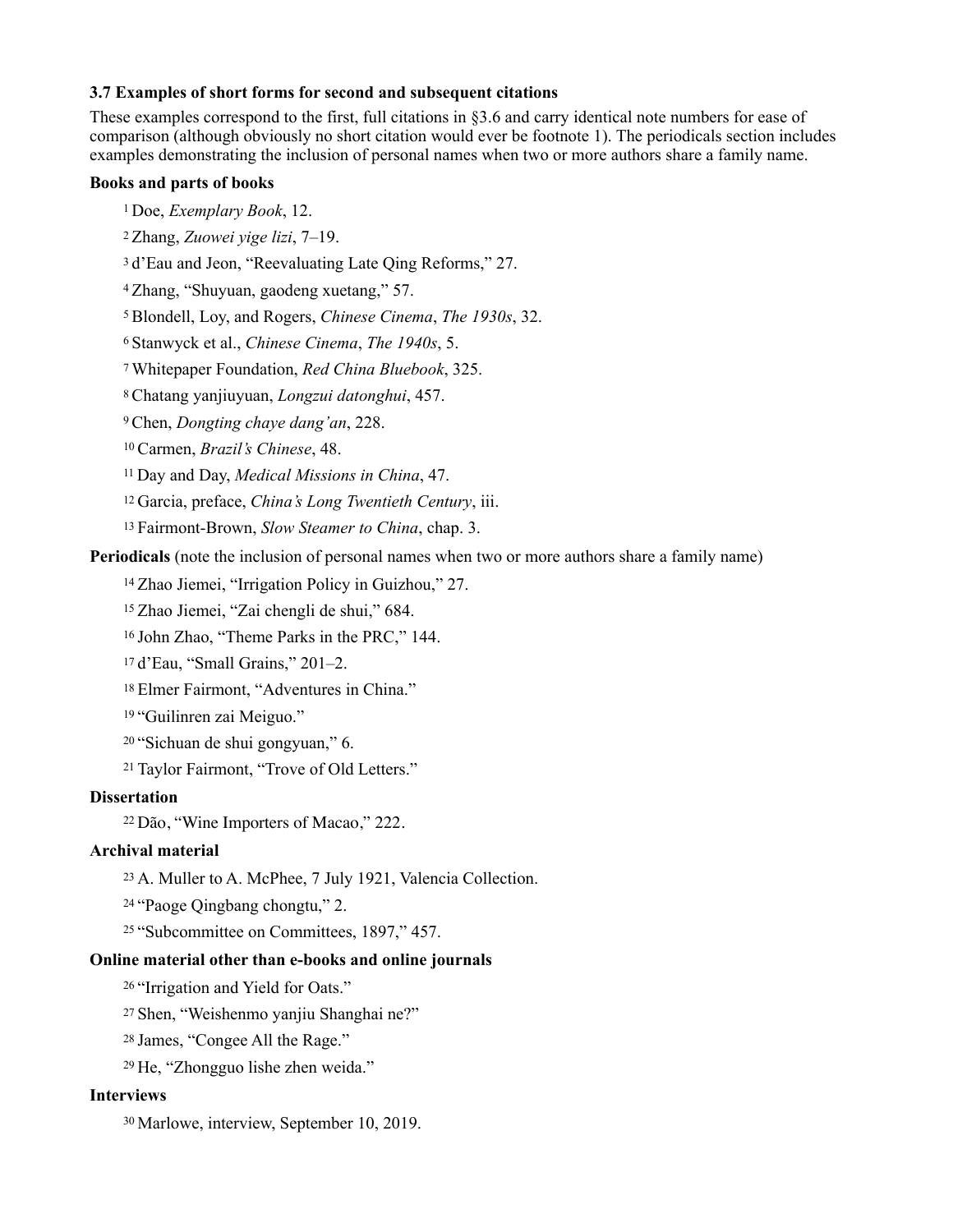#### **3.8 When to include a state, province, or country with the place of publication**

The city of publication alone is usually sufficient. A state, province, or country name should be included if the city is not populous enough to be internationally known or if it can easily be confused with others of the same name. (Washington is a special case: include "DC" despite the city's prominence.)

US and Canadian postal abbreviations formed of two capital letters are now employed instead of older abbreviations. Use "Cambridge, MA" to distinguish the New England city from Cambridge in Britain.

Supply states or provinces for presses in small North American cities (no matter how illustrious the press), but omit the state or province when it already appears in the name of the press itself.

For other nations, include the name of the country for all less than well-known cities and to distinguish among cities of the same name.

These examples of format for the place of publication illustrate the principles employed:

| Cambridge: Cambridge University Press | Riseholme, UK: Bracely                     |
|---------------------------------------|--------------------------------------------|
| Milan: Schiavone Editore              | Laval, PQ: Presses Canadiennes             |
| Pittsburgh: Buccaneer Books           | Béziers, France: Presses Jean Moulin       |
| London: Mammoth                       | Princeton, NJ: Princeton University Press  |
| Hong Kong: Mammoth East Asia          | Ithaca, NY: Boburger, Spiedies, and Seyval |
| Taipei: Taipei chubanshe              | Stanford, CA: Stanford University Press    |
| Qingdao: Shema chubanshe              | Lanham, MD: Rowman & Littlefield           |
| London, ON: Wortley                   | Armonk, NY: M.E. Sharpe                    |
| Santiago, Cuba: Iglesias & Short      | Berkeley: University of California Press   |
| Santiago, Chile: Carménère            | Lexington: University Press of Kentucky    |
|                                       |                                            |

#### **3.9 Special rules for inclusive page ranges**

TCC employs the Chicago system for ranges of page numbers listed in citations and text. The rules for determining what digits to include in page ranges are as follows.

If the first page number is less than 100: use all digits for the final page number.

- If the first page number is 100 or if it is a multiple of 100: use all digits for the final page number.
- If the first page number is 101 through 109, 201 through 209, etc.: use the changed digits only for the final page number.

If the first page number is 110 through 199, 210 through 299, etc.: use two digits for the final page number, unless more are needed to include all the changed digits.

## **4 Special considerations**

# **4.1 Identifying scholars mentioned in the text**

Scholars mentioned in the text should be identified by the full names under which they publish and by brief explanatory glosses (indicating their fields, specialties, or approaches) to provide context for their ideas. After a first mention in the text, either last names alone or full names may be employed for subsequent mentions.

The work of the nineteenth-century sociologist Hercule Peeters inaugurated....

Gu Weiwei (顧維維), a historian of marital customs, opined that economic conditions....

Munenori Kawasaki (川﨑 宗則), writing from an art historian's perspective, considered....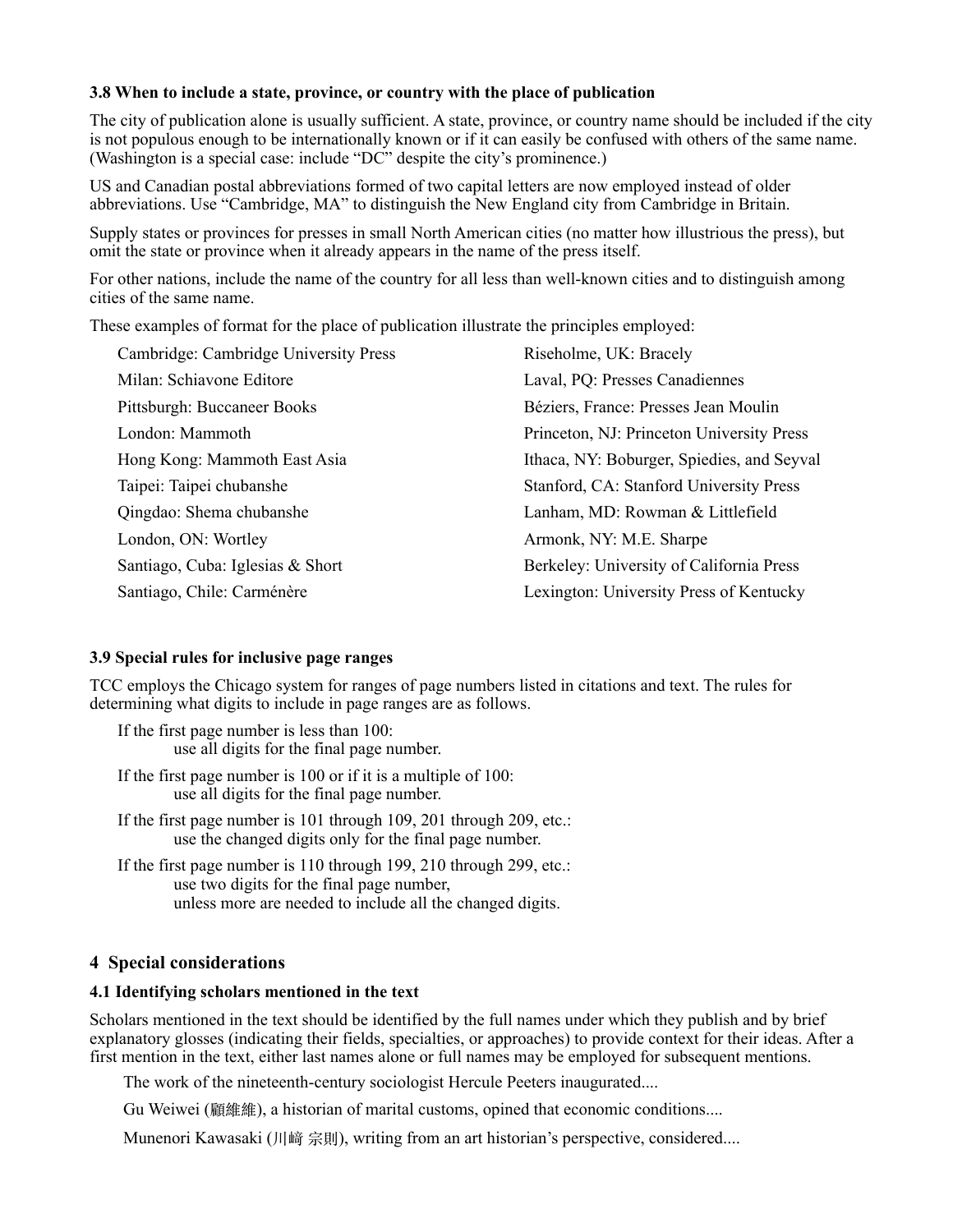### **4.2 Identifying historical figures mentioned in the text**

Each historical figure mentioned in the text should be identified by full name at first mention.

Authors may also choose to provide the person's year of birth and year of death in parentheses, either at the first mention or at a subsequent mention where that information is more relevant. *The journal no longer requires that dates be provided for every person mentioned.* When both dates and characters are provided, put the dates after the characters and separate the two with a typed space, with no intervening punctuation. If you choose to provide dates, follow the conventions described below.

If the person still lives, follow the en dash directly with a closing parenthesis; do not leave a space.

When either the year of birth or the year of death is unknown, supply an approximate date (indicated by "ca.") or use one of the formats that follow to provide partial information. Unknown death date: (b. 1870). Unknown birth date: (d. 1907). Approximate dates using "ca." as an abbreviation for the Latin *circa*, meaning "about": (ca. 1900– 1962) or (1899–ca. 1960); a question mark may be used for a suppositional date, as in the third example below.

When neither date is known, you may choose to indicate this by inserting "dates unknown" where the dates would otherwise appear. When relevant, it is also permissible to provide dates of active work ("fl." stands for *flourit*, the Latin for "he/she flourished") in the absence of both birth and death dates: (fl. 1865–1890).

Horace Wilson (1843–1927) introduced his students to baseball while teaching English in Japan.

Ai Weiwei (艾未未 1957–) remains one of China's best-known living artists.

Although Chang Ge (長歌 b. 1954) had died young, her poems gained popularity nationwide once fax machines became widespread.

His sister Wang Xiulan (王秀兰 1902–1937?), then in Nanjing, disappeared completely.

Wang wrote of a conversation with a neighbor named Ding Hutao (丁虎濤 dates unknown).

#### **4.3 Historical figures for whom characters need not be provided**

Certain political figures and intellectuals familiar to all those who are conversant with China's twentieth-century history are exempt from the requirement to provide characters for the names of historical persons.

Characters for the following may be omitted unless there is a particular reason to include them:

| Ba Jin           | Hu Shi       | Lin Biao                        | Sun Yat-sen   |
|------------------|--------------|---------------------------------|---------------|
| Cai Yuanpei      | Jiang Qing   | Lin Yutang                      | Tsai Ing-wen  |
| Chen Duxiu       | Jiang Zemin  | Liu Shaoqi                      | Wang Jingwei  |
| Chen Shui-bian   | Kang Youwei  | Lu Xun                          | Xi Jinping    |
| Chiang Ching-kuo | Lao She      | Ma Ying-jeou                    | Yang Shangkun |
| Chiang Kai-shek  | Lee Kuan Yew | Mao Dun                         | Yu Dafu       |
| Deng Xiaoping    | Lee Teng-hui | Mao Zedong                      | Yuan Shikai   |
| Ding Ling        | Li Dazhao    | Shen Congwen                    | Zhou Enlai    |
| Guo Moruo        | Li Xiannian  | Song Meiling<br>(Madame Chiang) | Zhu De        |
| Hu Jintao        | Liang Qichao |                                 |               |

## **5 Grammar and structure**

## **5.1 Verb tense**

5.1.1 *Consistency and continuity*. Please employ consistent and appropriate verb tenses. Shifts in tense should reflect the logic of the discussion.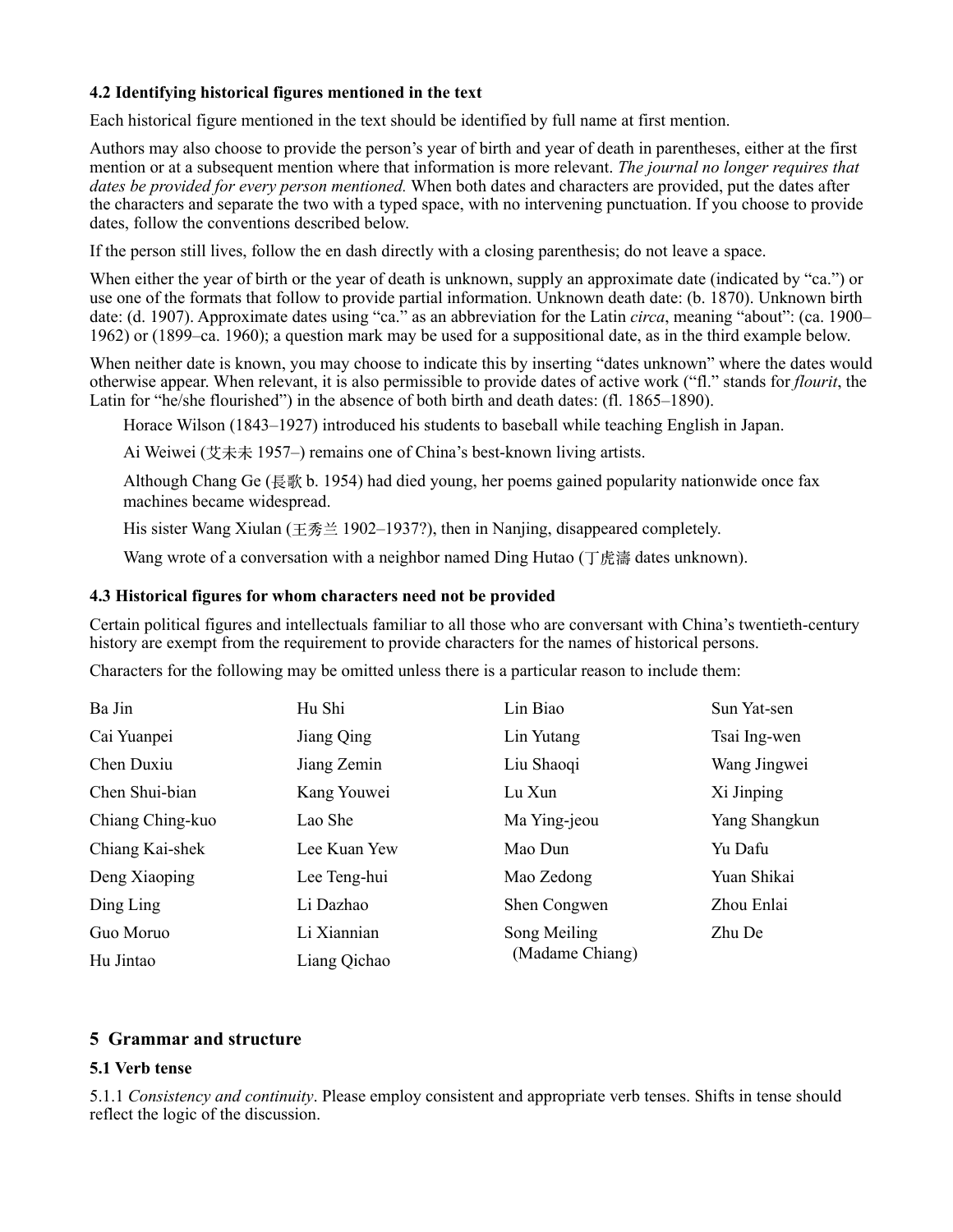5.1.2 *Verb tense for historiographical discussions*. In a book review, the findings and characteristics of the volume under review may be discussed in present tense. Otherwise, discussions of historiography in TCC should use the past tense or past perfect tense, not the present tense.

Do not employ the present tense for historiography, as in this example:

Elkbottom wrongly assumes that the Yuan Shikai government drafted the regulations;16 other scholars document that municipal officials in Beijing adopted them independently.17 Purvis and Li evaluate the evidence....

An example of correct use of the past or past perfect tense for historiographical discussion:

Elkbottom wrongly assumed that the Yuan Shikai government drafted the regulations;16 scholars have since documented that municipal officials in Beijing adopted them independently.17 Purvis and Li evaluated the evidence….

## **5.2 Agreement of subject and verb**

Ensure that subjects and verbs always agree in number (singular or plural). Two singular subjects joined by "and" take a plural verb. Two singular subjects joined by "or" take a singular verb. Additional subjects that appear in parentheses or asides and those joined to the main subject by "as well as" or by other weak conjunctions are ignored in determining the number of the verb.

#### **5.3 Referents**

Please ensure that all pronouns (she, he, they, these, those, this, that) refer logically and unambiguously to an explicit noun in the preceding text. Participial, gerundive, and infinitive phrases must also be linked logically and unambiguously to an explicit subject: please do not allow them to dangle.

#### **5.4 Subjunctive mood**

When discussing ideas that are speculative or contrary to fact, please use the subjunctive mood, which still fulfills a function in precise scholarly communication.

#### **5.5 Passive and active voice**

Passive voice sometimes places a necessary emphasis on the object of an action or permits clearer indication of relationships in certain sentence structures. In all other cases, the active voice will be more direct, more readable, and more informative and should be preferred. Please recast any unnecessary passive constructions.

# **5.6 Which and that (and who)**

In scholarly prose, a distinction between "which" and "that" is desirable to enhance the precision and clarity of the discussion. Employ "which" in nonrestrictive relative clauses and use "that" in restrictive relative clauses.

Relative clauses are nonrestrictive if they merely provide additional information about the subject of the sentence. Set off nonrestrictive relative clauses with commas (unless they occur in parentheses), and use the word "which."

Many independent bookshops, which compete with online stores, are closing because of declining sales.

My favorite bookshop (which is downtown) may move to a new building.

Relative clauses are restrictive when they serve to narrow a category of items to one particular subset or to identify the particular subject meant by specifying its qualities. Do not use a comma to set off restrictive relative clauses. Use the word "that" with restrictive clauses.

The bookshop that hired my cousin has gone out of business.

Journals that adhere to Chicago style make a useful distinction between "which" and "that."

The word "which" should always be used with prepositions, whether the clause is nonrestrictive or restrictive. Nonrestrictive clauses should still be set off with commas.

My cousin's career, in which I take a strong interest, is not going well.

All the journals to which I subscribe adhere to Chicago style.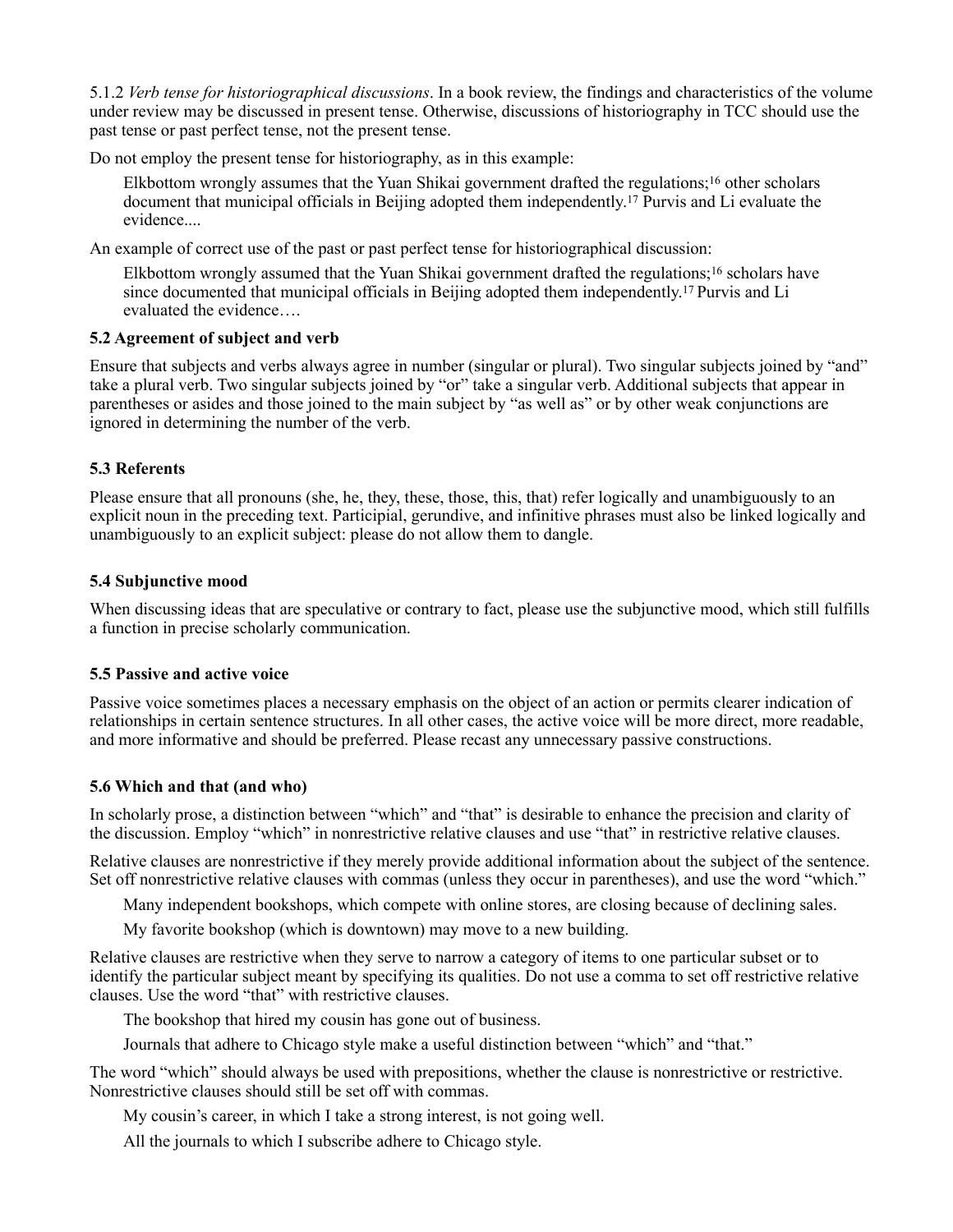The word "who" should generally be used instead of "that" (or "which") in reference to people.

The people who run my favorite bookstore are unusually well organized.

## **5.7 Word choice and expression**

Use the word "where" to refer to places or in explicitly spatial situations; use "in which," "for which," or similar phrases for relations that are not explicitly spatial in nature.

Use "who" and "whose" to refer to people only; "who" and "whose" are usually inappropriate in reference to objects or ideas.

# **6 Spelling and capitalization for English**

# **6.1 Alternate spellings of words**

In the case of words for which *Merriam Webster's Collegiate Dictionary* (11th edition) supplies two alternate spellings, use the first one listed. Although the 11th edition is authoritative, the 10th edition will provide proper guidance in most cases if the 11th edition is unavailable.

# **6.2 Place-names**

Consult Chicago for guidance if in doubt about the capitalization of English terms. Use English capitalization rules for place-names of mixed Chinese and English elements. Avoid redundant compounds such as Dahu Lake (see §2.5.2).

# **6.3 Abbreviations**

Abbreviations should be defined at the earliest instance and used consistently throughout the article. If an abbreviation is also used in the abstract, it should be defined separately in the abstract and again in the text. An abbreviation used in figures or tables should be defined in the caption or legend of the first figure or table in which it appears. An abbreviation used only in the notes should be defined in the first note in which it occurs.

## **6.4 Numbers in the text**

TCC follows the alternate conventions for numerals described in Chicago (16th ed.) 9.3 rather than the standard Chicago style described in 9.2. Spell out the numbers one through nine. Use numerals for whole numbers 10 to 999,999 (including round numbers such as 200 and 3,000) and for larger exact numbers. For large round numbers, spell out one through nine for millions and billions but use numerals for 10 and up and also for decimals: two billion, nine million, 10 million, 1.2 billion.

When numerals and spelled-out numbers would occur in the same sentence by the standard rules, use numerals for all of them or spell them all out, whichever is less disruptive and still consistent. Different patterns may be employed for separate categories of enumerated objects if that seems the best solution.

Spell out a number that begins a sentence, even if it would otherwise be expressed as a numeral. It is often easy to rewrite the sentence instead and avoid the necessity of spelling out a number.

Ordinal numbers are treated just like cardinal numbers (fifth, 15th, and 105th), except that expressions denoting centuries are spelled out. Do not superscript the letters in ordinal numbers (if Word does so automatically, remove the superscript before submitting your file to TCC).

We use % rather than "percent" with numerals, and we use numerals with % (including 1% through 9%).

# **6.5 Centuries, decades, and years**

Centuries are spelled out ("nineteenth century," "twenty-first century") and are hyphenated when they are used as adjectives ("eighteenth-century mores in the twentieth century").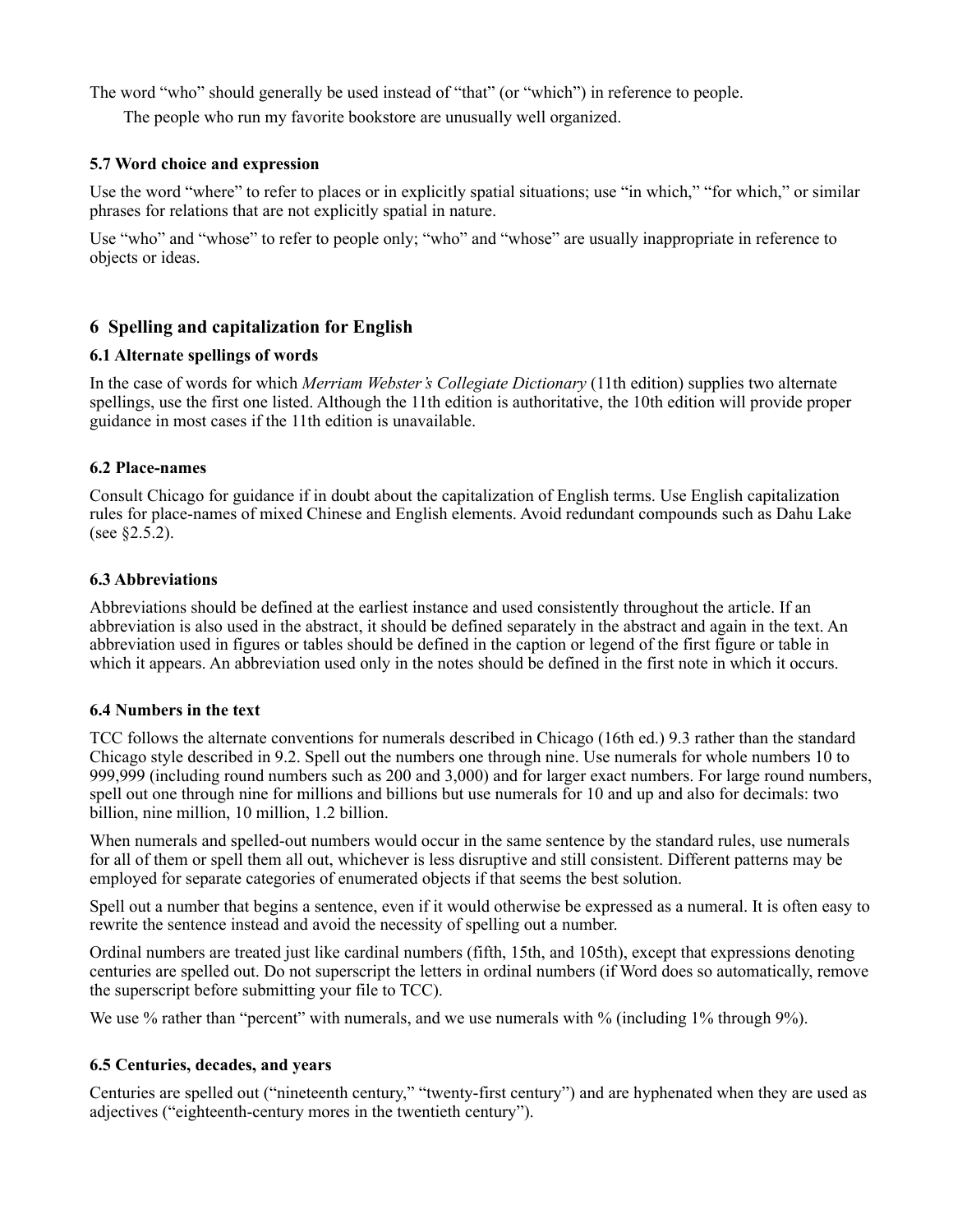Decades should be expressed as "the 1880s" or "the 1950s and 1960s": avoid using a term that does not specify the century (e.g., "the late teens") unless there is a specific reason to use it and the century intended is unmistakable from the context.

The first decade of a century should be so designated ("in the first decade of the twentieth century"). Never use "the 1900s" to designate the first decade of the twentieth century, and avoid a vague use of "the 1900s" to indicate the entire twentieth century also.

Hyphenate "mid-" (but not "early" or "late") when used with noun forms for decades and centuries.

Date ranges should not be truncated; include all digits for both endpoints (1911–1927).

Years before the year 1 CE should be identified by the abbreviation BCE (before the common era). When necessary for clarity, years after 1 BCE may be identified by the abbreviation CE (of the common era).

# **7 Punctuation**

# **7.1 The series comma**

TCC uses the series comma, also known as the Oxford comma. Insert a comma after the second-to-last item in any series or listing of words, numerals, phrases, or clauses, whether the final item is preceded by "and," by "or," or by no intervening word.

It was like comparing apples, oranges, and durians.

Everyone—farmers, grocers, chefs, diners—benefitted from the shorter supply chain.

He urged us to eat, drink, and be merry.

She offered a choice of medium, full-city, or Vienna roast.

The author revised the manuscript, the reviewers reevaluated it, and the editor considered their reports.

## **7.2 Other comma conventions**

Place a comma between clauses but not between two verbal phrases with the same subject.

He urged us to be merry, but Mary refused.

He urged us to eat and laughed at our reluctance.

Do not use commas in constructions such as "not only...but...."

She urged us not only to eat but also to drink.

# **7.3 Hyphens and dashes**

Consult Chicago for details on the various uses of these marks.

7.3.1 *Hyphens*. Hyphens (-) appear in hyphenated words and various hyphenated compounds. Consult *The Chicago Manual of Style* and *Merriam Webster's Collegiate Dictionary* on the hyphenation of specific words. In general, TCC style and Chicago style call for prefixes to form closed compounds without hyphens (e.g., "nonstandard" and not "non-standard"). However, hyphens are used after most prefixes when the second word is capitalized and when omission of the hyphen would impair readability.

7.3.2 *En dashes*. En dashes (–) are used to separate ranges of numbers and in certain other special uses. Hyphens may be used for this purpose in manuscripts; the editor or compositor will replace them with en dashes for publication. TCC follows Chicago (16th ed., 6.80) in employing the en dash in place of a hyphen for compounds such as "post–Cold War" in which the prefix applies to a phrase rather than a single word.

7.3.3 *Em dashes*. Em dashes (—), usually in pairs but sometimes singly at the end of a sentence, set off words interpolated as a break in the logical flow of the sentence or emphasize appositives. Two consecutive hyphens may be used to indicate an em dash, or you may allow your word processor to automatically insert an em dash in place of the two hyphens.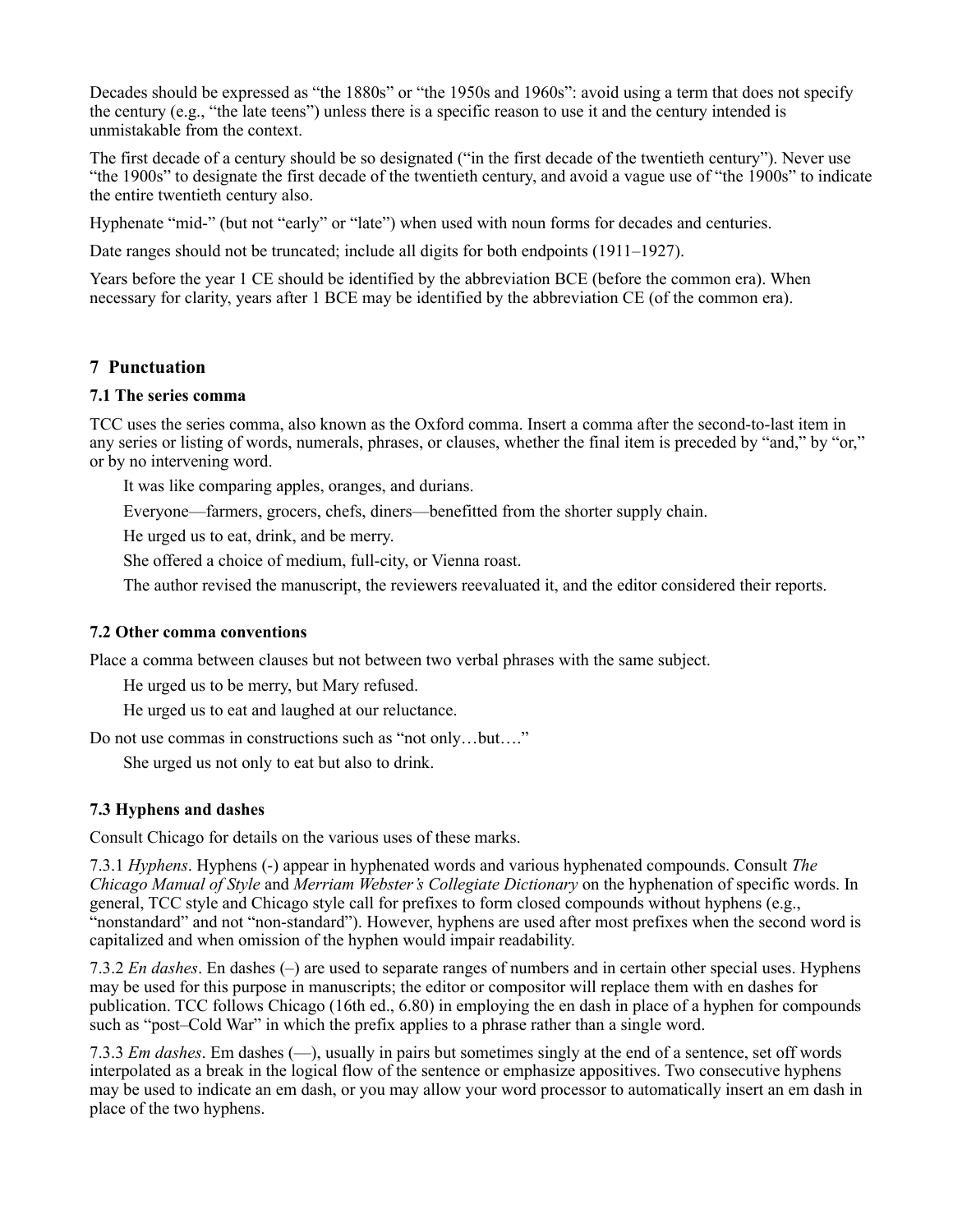## **7.4 Quotation marks**

TCC employs American punctuation conventions. Double quotation marks are the norm. Use single quotation marks only within double quotation marks. All quotation marks should be of the so-called "smart" variety, with distinct opening (") and closing (") marks rather than one all-purpose type (").

Place commas and periods inside closing quotation marks. Place semicolons and colons outside closing quotation marks. Place question and exclamation marks outside closing quotation marks, unless they form part of the quoted material, in which case they must precede the closing quotation marks.

## **7.5 Parentheses, square brackets, and braces**

The use of parentheses, brackets, and braces in TCC follows Chicago style. TCC no longer uses parentheses to set off translations in citations, as in text; instead we employ square brackets in citations and parentheses in text, as called for under Chicago style.

# **8 Typography**

# **8.1 File format**

Submit a manuscript file in 12-point Times New Roman font, including the notes and captions. Double-space the text, notes, and captions. Please use one space, rather than two, after a period or colon. Do not justify any text, and do not enable autohyphenation.

Practice simplicity in formatting your manuscript file; the only further formatting that is necessary is appropriate indentation, heading differentiation, and italics where needed. In particular, do not employ Word's "styles" feature to format paragraphs and fonts. If you have done so in your drafts, please strip out this coding before submitting your final accepted version for publication. Save the file in Microsoft Word format.

# **8.2 Headings**

Set all headings flush left with headline-style capitalization. Final versions of accepted manuscripts should distinguish different levels of heads as follows: first-level headings should be preceded by the code <A>, secondlevel headings should be preceded by the code  $\leq B$ , and third-level headings, if used, should be marked  $\leq C$ . (This will guide the editors and compositor to correct formatting.) TCC does not normally number sections within articles. No periods appear at the end of headings.

If included, acknowledgments should be headed "Acknowledgments": note the spelling with two e's, not three. The section "Notes on Contributor(s)" follows the acknowledgments. Both should be inserted only after acceptance.

# **8.3 Italics, boldface, and underlining**

Italics are employed for the titles of major works, for isolated uses of foreign words (including romanized Chinese under the conventions outlined in §2.4–2.6), and for a few classes of proper nouns such as the names of ships. Italics are often preferable to quotation marks in indicating that a word is being used to indicate the word itself rather than the idea it stands for.

Italics may also be employed—sparingly—to emphasize key terms when they are first introduced or to highlight particular words in the text or in quoted material. Italics may also be used—again, sparingly—to set off logical constructs such as postulates and hypotheses. Do not use italics for block quotations or for abstracts.

Use italics rather than boldface to emphasize single words. Boldface may be used for section headings in manuscripts for review, but it must be eliminated from headings in final versions of accepted manuscripts. Boldface should not be employed in any other context. Underlining should never be employed in manuscripts.